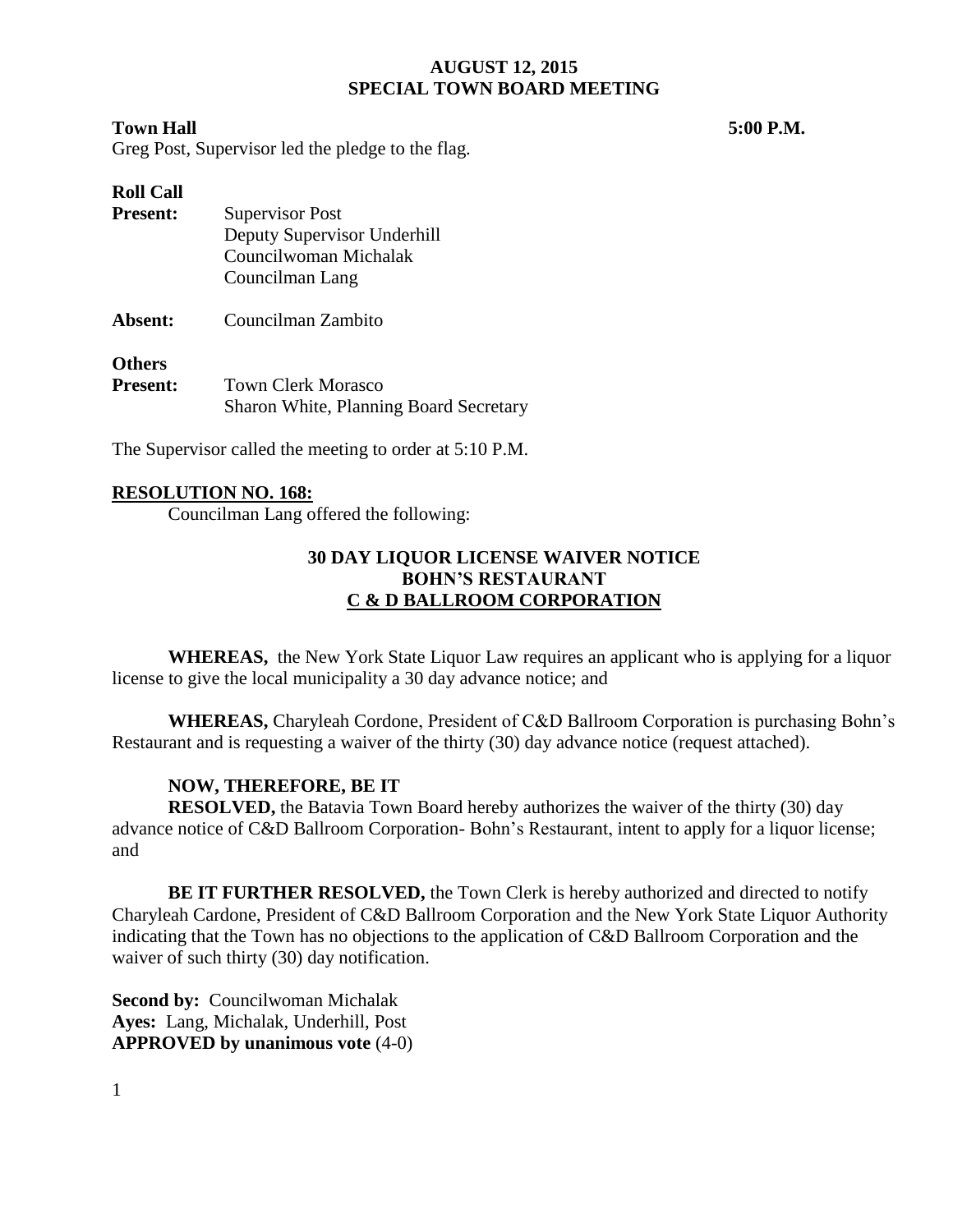#### **RESOLUTION NO. 169:**

Deputy Supervisor Underhill offered the following:

#### **JANITORIAL SERVICES**

**WHEREAS,** the janitorial contract with New York State Industries for the Disabled, Incorporated expired on June 30, 2015; and

**WHEREAS,** the Town of Batavia will be hiring a part-time cleaner for janitorial services for the Town Hall and Highway Facility, effective August 17, 2015; and

**WHEREAS,** the Town of Batavia received a quote from the NYS Industries for the Disabled Inc. for janitorial services effective July 1, 2015 through August 14, 2015 at a monthly cost of one thousand, five hundred, fifty-five dollars and thirteen cents (\$1,555.13) (quote attached).

## **NOW, THEREFORE, BE IT**

**RESOLVED,** the Batavia Town Board hereby retains New York State Industries for the Disabled, Inc., who represents Genesee County ARC, to perform janitorial services at the Batavia Town Hall, 3833 West Main Street Road, Batavia, New York, effective from July 1, 2015 to August 15, 2015 at a monthly cost of one thousand, five hundred, fifty-five dollars and thirteen cents (\$1,555.13) and be it

**FURTHER RESOLVED,** the Supervisor is hereby authorized to execute the attached proposal; and be it

**FURTHER RESOLVED,** that Genesee County ARC must provide the Town of Batavia a Certificate of Liability Insurance and a Certificate of Workers Compensation Insurance naming the Town as additional insured, and be it

**FURTHER RESOLVED, the specifications for the cleaning of the Town Hall is attached.** 

**Second by:** Councilman Lang **Ayes:** Underhill, Lang, Michalak, Post **APPROVED by unanimous vote** (4-0)

## **TOWN OF BATAVIA SPECIFICATIONS FOR JANITORIAL SERVICES**

**1. SERVICE LOCATION** - Batavia Town Hall, 3833 West Main Street Road, Batavia, New York, 14020

2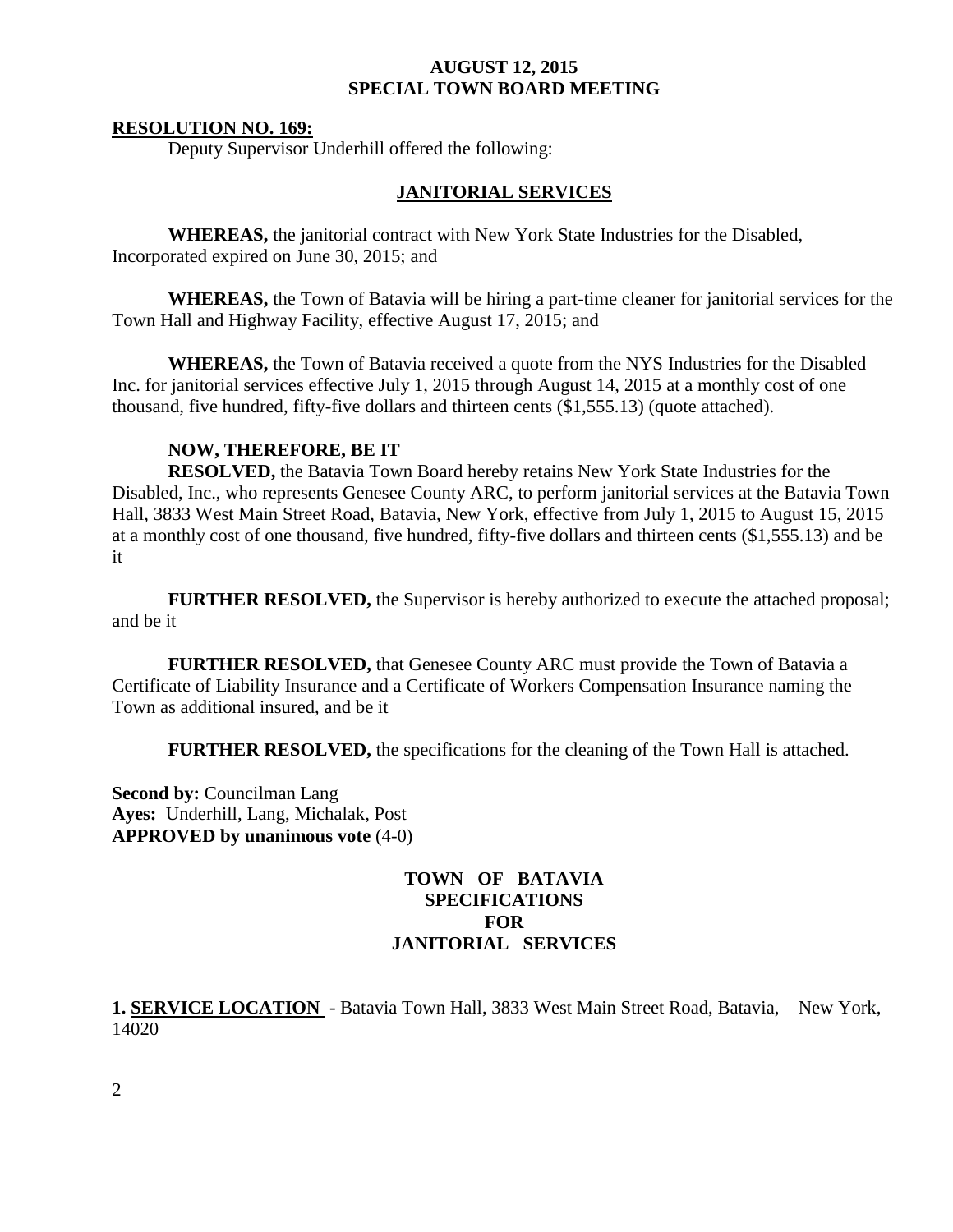## **2. SERVICES:**

- a. Clean sinks, toilets and mirrors.
- b. Refill toilet paper, towel and soap dispensers. (Town to provide supplies).

c. Empty wastebaskets; place trash in bags provided by the Town. Vendor to dispose of trash and recyclables.

- d. Clean conference tables, lobby table, windowsills, baseboards, chairs, door trim and doors-so as to be free of dust and dirt.
- e. Vacuum all rugs and spot clean when necessary.
- f. Front lobby and bathroom floors to be kept free of dust and dirt, and proper finishes applied (as necessary).
- g. Sweep entrances.
- h. All windows with blinds are to be dusted bi-weekly and washed when necessary.

I. Wash interior and exterior windows two (2) times per year; Spring and Fall. Clean all glass entrance doors and interior doors with glass weekly.

j. Clean light fixtures (as needed).

k. Painted surfaces to be cleaned and free of fingerprints and black marks. Walls and ceilings to be free of cob webs.

# **3. SCHEDULE**:

 Services to be provided on a semi-weekly basis two (2) times per week on days and times agreed by vendor and Town, and with provision for holidays to be made on an occurrence basis.

## **4. CLEANING MATERIALS**:

Vendor will provide all cleaning materials necessary to provide the required services as specified above.

## **5. INSURANCE REQUIRED**:

Throughout the full term specified, the vendor is required to maintain, and provide evidence to the Town of a public liability insurance policy with a minimum three-hundred thousand dollar (\$300,000.00) single limit insuring the contractor (vendor) and Town for all operations performed under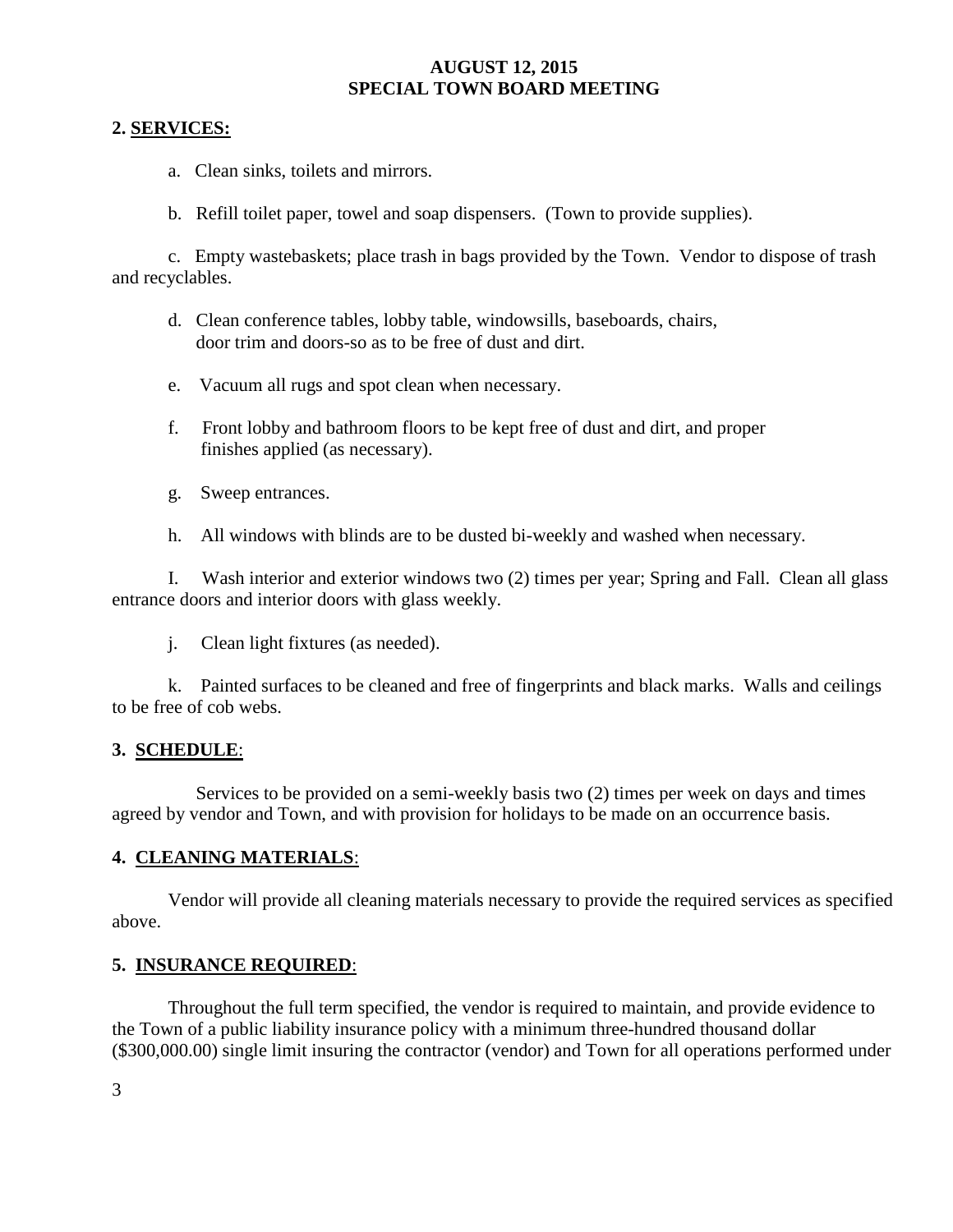the agreement.

## **6. TERM AND EFFECTIVE DATES**:

The term during which the specified services are to be provided is for a one (1) year period; effective dates are July 1, 2015 through August 14, 2015 inclusive.

## **RESOLUTION NO. 170:**

Supervisor Post offered the following:

# **RESOLUTION TO ESTABLISH LINE ITEM AND MODIFY 2015 TOWN BUDGET**

**RESOLVED**, the Batavia Town Board hereby establishes line item A1620.101; and be it further

**RESOLVED**, the Batavia Town Board hereby authorizes the following Budget Transfer:

| General Fund: |        |                                          |
|---------------|--------|------------------------------------------|
| From          | Amount | To                                       |
| A1620.403     |        | \$4,400.00   A1620.101 Cleaner Personnel |

**Second by:** Councilman Lang **Ayes:** Post, Underhill, Lang, Michalak **APPROVED by unanimous vote** (4-0)

## **RESOLUTION NO. 171:**

Councilwoman Michalak offered the following:

## **RESOLUTION TO HIRE PART-TIME CLEANER**

**WHEREAS,** the Town of Batavia created a Cleaner position at the June 17, 2015 meeting; and

**WHEREAS,** applications were accepted and reviewed for this position; and

**WHEREAS**, Brianna Zuch satisfies the requirements and qualifications of the position of Cleaner.

## **NOW, THEREFORE, BE IT**

**RESOLVED,** the Batavia Town Board hereby authorizes the hiring of Brianna Zuch as parttime Cleaner at a salary of eleven dollars per hour (\$11.00 /hour) not to exceed 16 hours per week with a start date on or after August 17, 2015; and be it

4 **FURTHER RESOLVED,** as per the Town of Batavia policy, Ms. Zuch is subject to a physical, background and driver's license check and drug and alcohol testing; and be it